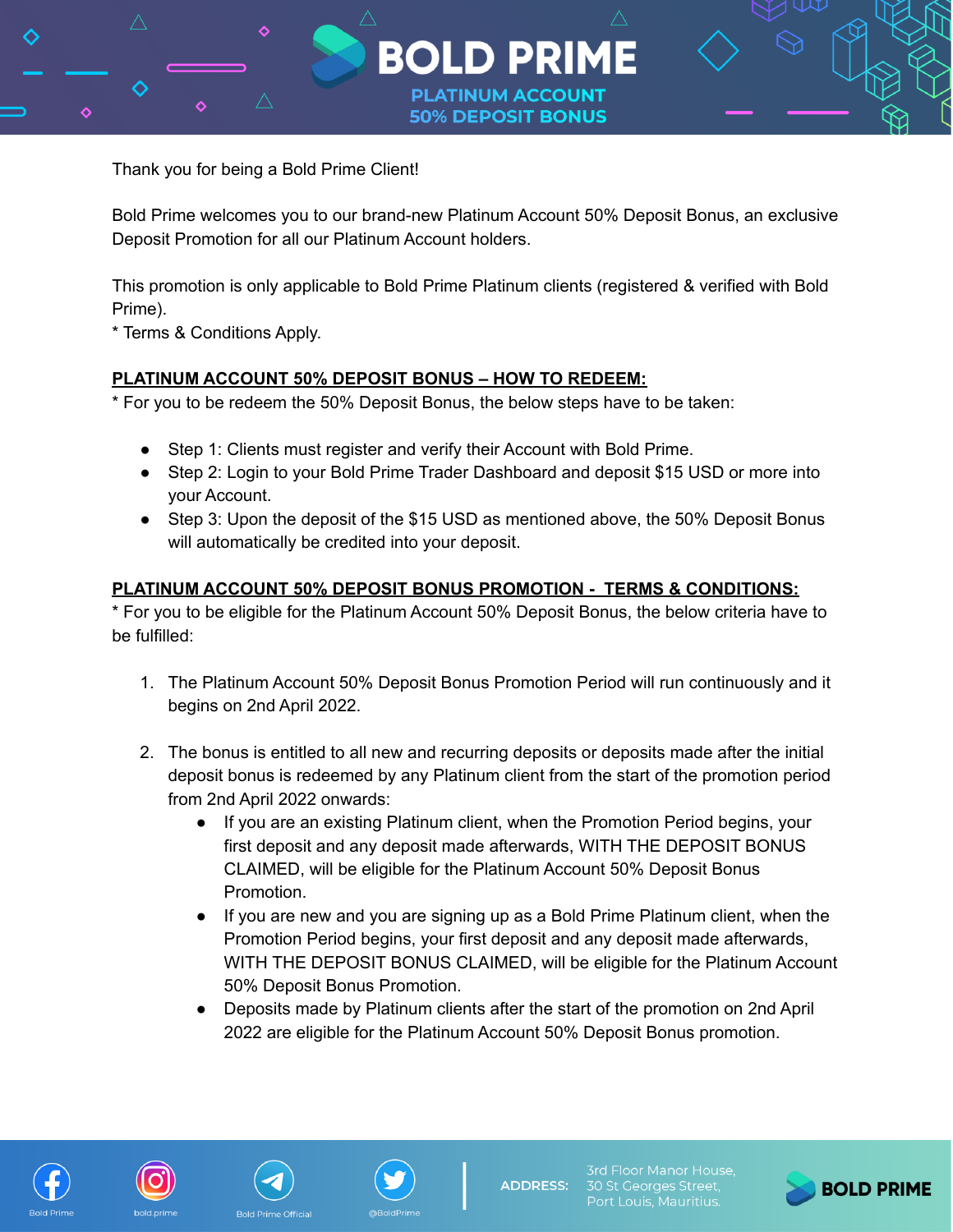

**PLATINUM ACCOUNT 50% DEPOSIT BONUS** 

- 4. The Platinum Account 50% Deposit Bonus will be credited as Trading Credit and not actual funds for trading in each clients account.
- 5. The Bonus Credit redeemed from deposits made under this promotion will support Floating Margin.
- 6. The Maximum amount of Trading Credit a participant can redeem from 50% of their initial deposit is broken down as per below:
	- Platinum Member:
		- The maximum amount of Trading Credit a Platinum Member can redeem is **unlimited**.
	- Platinum Member:
		- From 2nd April 2022 onwards, all Platinum Members will receive the 50% Deposit Bonus on all deposits made.
- 7. There is a withdrawal and transfer clause for all clients who utilize this 50% Bonus Deposit on their deposit made for this redemption. A full deduction of the client's total credit will be made from the client's Trading Credit (Credit sourced from the 50% Bonus Deposit Promotion) upon a client withdrawing ANY amount from the initial deposit that was credited for the promotion / transfer of funds to another trading account.

For example: If a client deposits \$1,000 USD, as per the 50% Deposit Bonus Promotion, the client will automatically redeem \$500 USD in Trading Credit. However, if the said client withdraws ANY amount from the initial deposit of \$1,000 USD (no set minimum amount, the client may even max out their balance), the client's FULL Trading Credit amount will automatically be deducted from the Trading Credit redeemed.

- 8. Unless otherwise noted, the bonus cannot be added to internal transfer deposits amongst client accounts or deposits from other contests/promotions, etc.
- 9. Bold Prime has the right to reject a client's bonus application(s) / contest participation(s) at any time without prior notice or explanation.
- 10. Bold Prime reserves the right to terminate a client's incentive at any time without notice.
- 11. Any circumstance not covered by these regulations is up to Bold Prime's discretion.









3rd Floor Manor House, 30 St Georges Street,